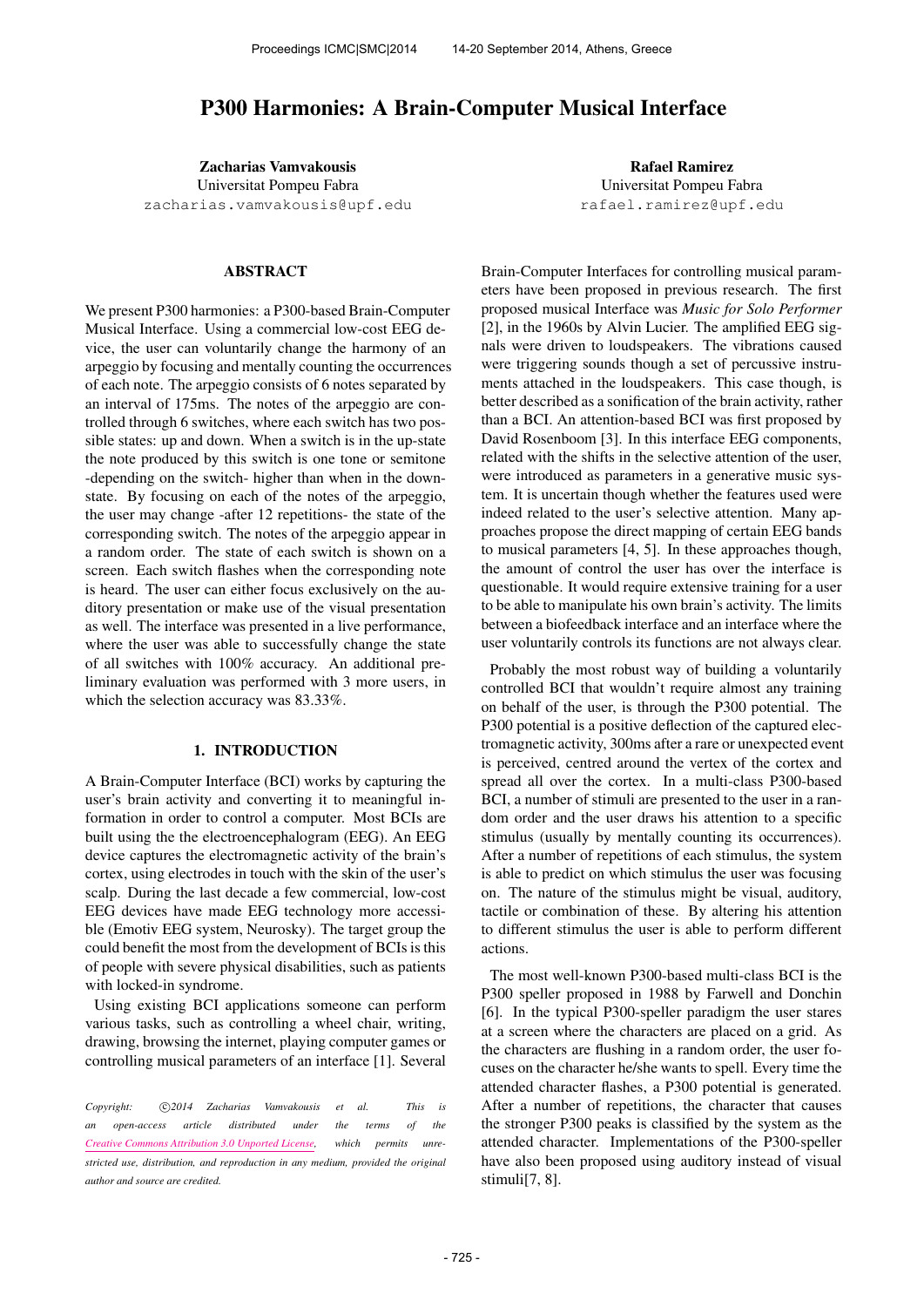Apart from typing, a big variety of P300-based BCIs targeted mainly for locked-in patients- has been proposed, such as controlling the mouse cursor [9], controlling an internet browser [10], controlling a wheelchair [11], painting [12], or controlling musical interfaces [13, 14].

In ICMC 2008, it was presented a P300-based BCI where the user selects the midi-note number placed on a grid, in a similar way a user spells letters in the P300 speller. The maximum speed achieved among 5 subjects was one note every 7 seconds.

Another P300 based BCI proposed [14], integrates the idea of the P300 speller in a music 8x8 step sequencer. The notes of the sequencer are flashing in a random order, and the user selects them as he/she would select letter in the speller. At the same time the melody produced by the sequencer is played back.

These last two proposed interfaces use visual stimuli for controlling the musical interface. In the current paper we propose a P300-based Brain-Computer Musical Interface (BCMI) where the produced musical outcome is at the same time the stimuli that evokes the P300 potentials. This interface can be controlled using just the auditory modality.

# 2. MATERIALS AND METHODS

## 2.1 Materials

The Emotiv Epoc<sup>1</sup> 14-channel EEG commercial device was used for capturing the brain activity. The Emotiv Epoc EEG device is targeted for gaming purposes. It is proven though that it is capable of capturing reliable P300 potentials [15, 16]. The signal processing and classification process were performed using OpenVibe software [17]. Using the VRPN server object, stimulations are sent from Open-Vibe to a c++ application implemented in openframeworks toolkit<sup>2</sup>. The openframeworks application was used to visualize the interface and send midi messages through LoopBe<sup>3</sup> virtual midi port to propellerhead Reason  $5.0<sup>4</sup>$ for sonifying a synthesizer. The system was tried on a laptop with a 2.53GHz i5 460M processor with 4GB of RAM running windows 7 OS, using the laptop's internal Realtek ALC269 sound card. The resulting latency of the sound stimuli was 46ms.

# 2.2 The Interface

The interface consists of an arpeggio of six notes that is continuously being played back. The notes of the arpeggio sound in a random order. The arpeggio consists of 6 notes separated by an interval of 175ms. The notes of the arpeggio are controlled through 6 switches, where each switch has two possible states: up and down. When a switch is in the up-state the note produced by this switch is one tone or semitone -depending on the switch- higher than when in the down-state. By focusing on each of the notes of the arpeggio, the user may change -after 12 repetitions- the state of the corresponding switch. The state of each switch is shown on a screen (see figure 1). Each switch flashes when the corresponding note is heard. The user can either focus exclusively on distinguishing the desired sound or focus as well on the flashings of its corresponding switch. When all notes of the arpeggio have sounded 12 times, the background colour of the screen changes, indicating that the user can then focus on the next sound he desires to change.



Figure 1. From each switch the user can select between two possible notes. The selected note of each switch is highlighted in blue color. When the program starts, all switches are placed down.

In figure 1 are shown the notes assigned to each switch. When all switches are placed in the down-position, the resulting arpeggio consists of the notes G3 (sol in the 3rd octave), B3, D4, F#4, B4, D5, resulting in a G Major seventh chord, while when all switches are in the up-state, the arpeggio consists of the notes A3, C4, E4, G4, C5, E5, resulting in a A minor/minor seventh chord. Stereo spatialization is applied to the notes: the low pitch notes are placed to the left while as the pitch goes higher, the spatialization moves to the right.

The interface has been tried so far with a sound of a harp. By switching his attention to the notes of the arpeggio , the user can build a big variety of possible harmonies. The advantage of the proposed interface, when compared to previously proposed P300-based Musical Interfaces is that it can depend only on the auditory modality: the users changes the music, only by listening to it. Moreover, there is no time interval between the trials, resulting in a continuous musical outcome.

#### *2.2.1 Classification Process*

Before using the interface, the xDawn algorithm for Enhancing Evoked Potentials and a 2-class Linear Discriminate Analysis classifier have to be trained. The user is comfortably seated in a chair, in from of a a screen. He/she is asked to remain still and avoid as much as possible swallowing or moving any facial muscle. The brain signals are captured and transmitted wirelessly using the Emotiv Epoc headset. At the beginning of a training session one of the 6 notes of the arpeggio is played back to the user. After a small interval of 3 seconds, the stimuli are presented in a random order, under the constraint that at least one note interferes between two occurrences of the same note. The user is asked to mentally count the occurrences of the presented target-stimulus. A stimulus consists of the sound of the note, along with a blink on the screen of duration 100ms of the corresponding switch. The Inter-Stimulus-Interval (ISI) is set to 175ms. All stimulus are presented 12 times, until the next target stimulus is presented to the user. This process is repeated 6 times -one for each stimulus-.

<sup>1</sup> <http://emotiv.com/>

<sup>2</sup> <http://www.openframeworks.cc/>

<sup>3</sup> <http://www.nerds.de/en/loopbe1.html>

<sup>4</sup> <http://www.propellerheads.se/products/reason/>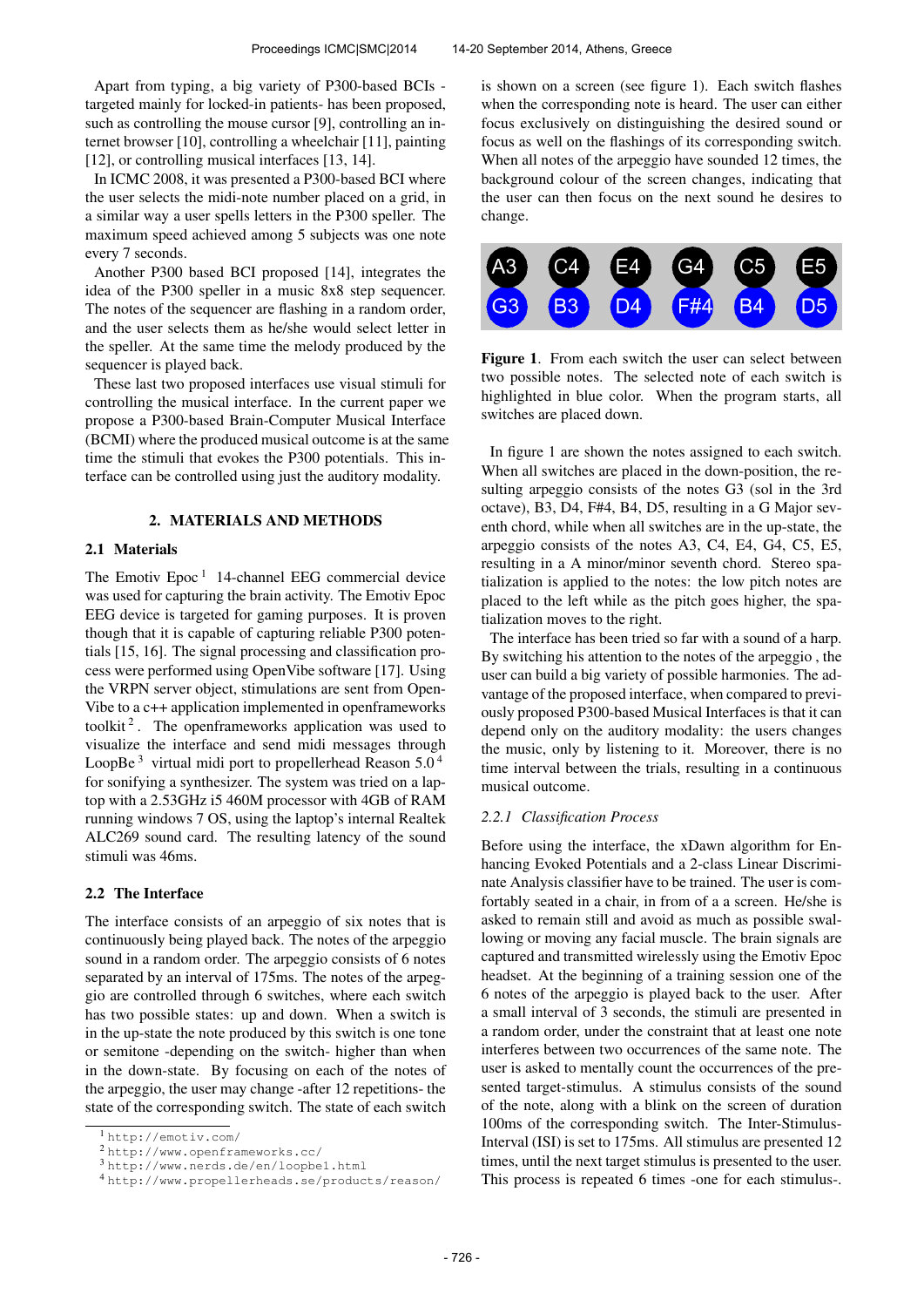As a result, the training data consist of 432 epochs, 72 of which are target epochs.

An epoch consists of the 14-channel recording of the time interval 250 to 750ms after the presentation of a stimulus. The signal is downsampled to 32Hz and band-pass filtered to 1-12Hz. Using the xDAWN [18] Spatial Filter Trainer in Openvibe, a 14 to 3 channels spatial filter is acquired. The 48 resulting values per epoch are then used to train a two-class Linear Discriminate Analysis Classifier (LDA) to distinguish target from non-target epochs (figure 2. Once the spatial filter and the LDA classifier parameters are acquired, the use might start using the interface.



Figure 2. Aqcuiring the Spatial Filter and LDA classifier.

During the on-line session, the features per epoch, are being produced as in the training session. Then, for each stimulus a voting classifier computes the sum of the hyperplane distances -given by the LDA classifiers-, and outputs as the attended stimulus the one with the lowest sum 3.

An evaluation of the accuracy of the described classification process is being reported in a previous publication [19].

### *2.2.2 Controlling the Interface*

In the initial state all switches are placed down. Once the arpeggio starts being reproduced, every 72 notes (12 occurrences of each one of the 6 stimuli), the background colour of the screen changes, indicating that the user might then attend the next note he/she wishes to change. After about 1 second the voting classifier outputs the detected target stimulus, changing the state of the corresponding switch. As a result a different harmony is being produced by the arpeggio. This process, allows a continuous playback of the musical outcome of the interface. The number of trials -that determines the duration of the performance- has to be determined at the beginning of the session.

### 3. EVALUATION

The interface was evaluated with 4 subjects (3 male). After training the system -as described in paragraph 2.2.1 they were asked to move all switches up, starting from the leftmost one and moving to the one in the right. The average age of all subjects was 35 years. The only female subject performed the task in an exhibition setting, using



Figure 3. Classification in the on-line session by summing hyper-plane distances of the LDA classifiers of each stimulus.

loudspeakers for sound generation achieving 100% accuracy<sup>5</sup>. The 3 remaining subjects were asked to perform the same task in an office environment, using in-ear headphones. The accuracy was 6/6, 4/6 and 5/6. All subjects used both the visual and auditory modality of the interface to control the interface.

### 4. DISCUSSION AND FUTURE WORK

We presented a first prototype of a P300-based BCMI. The novelty of the proposed interface lies in the fact that the user voluntarily interacts with the music while listening to it. The idea of incorporating the stimuli presentation of a re-active BCI with the produced musical outcome could create interesting attention-based musical compositions. In such interfaces the stimuli presentation should be part of the produced music. The limitation that a P300-based auditory BCMI introduces is that the stimuli should be presented in a random order. Even with this limitation though, interesting musical interfaces can be designed. Such interfaces could be useful for some cases of locked-in patients.

In the proposed BCI, the stimuli presentation of a trial starts before presenting the outcome of the preceding. Due to this fact, the Information Transfer Rate of the system increases when compared to a system where a time interval is introduced between the trials. The average ITR among

<sup>5</sup> Video of the performance at: <https://vidd.me/roV>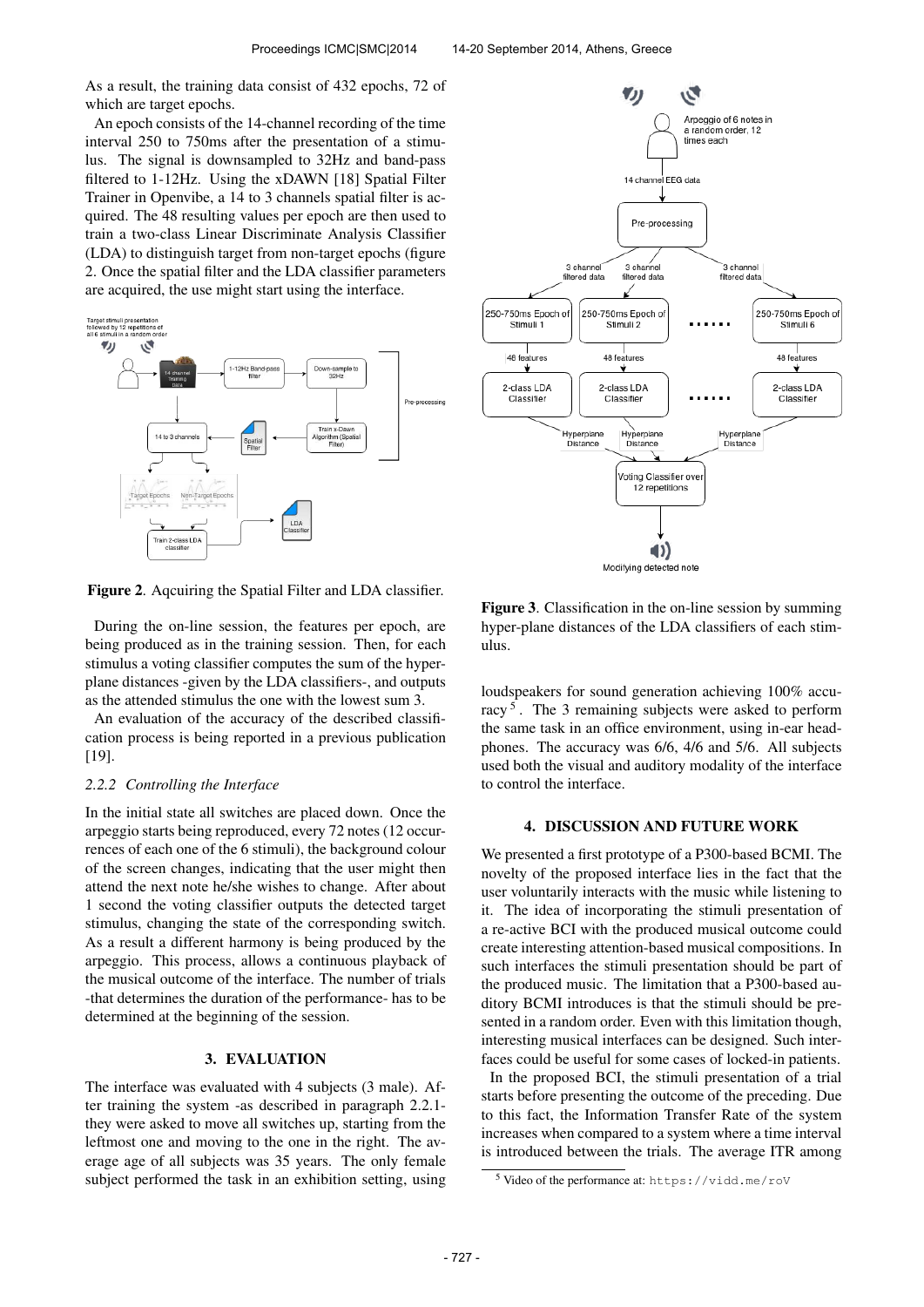all 4 subjects was 7.37 bits/min, while in the case of the 2 subjects that performed with 100% accuracy the achieved ITR was  $12.31$  bits/min<sup>6</sup>. If this idea is combined with a algorithm that detects and corrects the possible mistakes, the information transfer rate of a system could rise. For example, in the case of a speller, a misspelled letter could be automatically replaced by the correct one. In this case the user wouldn't have to cancel a wrong choice. As a result the continuous stimulus presentation could be used, increasing the spelling speed.

The performer of the proposed BCMI has control over the chords produced by an arpeggio. Similar interfaces could be designed, in which the system responds in different ways to the user's selective attention. For example when attending a note instead of changing just this note, the whole harmony could change. The system could propose 6 (if 6 is the number of stimuli) different chord on each step, depending on the previous chords. In such a system, the person using the BCMI could accompany another musician that would make a solo on the performed harmonies. In the future, the proposed system should be tested using only the auditory modality in the stimuli design.

### 5. REFERENCES

- [1] B. Blankertz, M. Tangermann, and K.-R. Müller, "Bci applications for the general population," *Brain-Computer Interfaces - Principles and Practice*, pp. 363–372, 2012.
- [2] A. Lucier, "Statement on: Music for solo performer," *Biofeedback and the Arts: Results of Early Experiments*, 1976.
- [3] D. Rosenboom, "The performing brain." *COMP. MU-SIC J.*, vol. 14, no. 1, pp. 48–66, 1990.
- [4] T. Hinterberger and G. Baier, "Poser: Parametric orchestral sonification of eeg in real-time for the selfregulation of brain states," *IEEE Trans. Multimedia*, vol. 12, p. 70, 2005.
- [5] S. Mealla, A. Väljamäe, M. Bosi, and S. Jordà, "Listening to your brain: Implicit interaction in collaborative music performances," in *The International Conference on New Interfaces for Musical Expression (NIME)*, 2011.
- [6] L. Farwell and E. Donchin, "Talking off the top of your head: toward a mental prosthesis utilizing event-related brain potentials," *Electroencephalography and Clinical Neurophysiology*, 1988.

$$
ITR = S \cdot \left[ log_2(N) + P \cdot log_2(P) + (1 - P) \cdot log_2\left(\frac{1 - P}{N - 1}\right) \right]
$$

- [7] M. Schreuder, T. Rost, and M. Tangermann, "Listen, you are writing! speeding up online spelling with a dynamic auditory bci," *Frontiers in neuroscience*, vol. 5, p. 112, 2011.
- [8] I. Käthner, C. A. Ruf, E. Pasqualotto, C. Braun, N. Birbaumer, and S. Halder, "A portable auditory p300 brain–computer interface with directional cues," *Clinical neurophysiology*, vol. 124, no. 2, pp. 327–338, 2013.
- [9] L. Citi, R. Poli, C. Cinel, and F. Sepulveda, "P300 based bci mouse with genetically-optimized analogue control," *Neural Systems and Rehabilitation Engineering, IEEE Transactions on*, vol. 16, no. 1, pp. 51–61, Feb 2008.
- [10] E. Mugler, C. Ruf, S. Halder, M. Bensch, and A. Kubler, "Design and implementation of a p300 based brain-computer interface for controlling an internet browser," *Neural Systems and Rehabilitation Engineering, IEEE Transactions on*, vol. 18, no. 6, pp. 599– 609, Dec 2010.
- [11] B. Rebsamen, C.-L. Teo, Q. Zeng, V. Ang, E. Burdet, C. Guan, H. Zhang, and C. Laugier, "Controlling a wheelchair indoors using thought," *Intelligent Systems, IEEE*, vol. 22, no. 2, pp. 18–24, March 2007.
- [12] B. van de Laar, I. Brugman, F. Nijboer, M. Poel, and A. Nijholt, "Brainbrush, a multimodal application for creative expressivity," in *ACHI 2013, The Sixth International Conference on Advances in Computer-Human Interactions*, 2013, pp. 62–67.
- [13] M. Grierson, "Composing with brainwaves: minimal trial p300b recognition as an indication of subjective preference for the control of a musical instrument," in *Proceedings of International Cryogenic Materials Conference (ICMC08)*, 2008.
- [14] Y. C. D. Chew and E. Caspary, "Museegk: Design of a bcmi," in *Proceedings of the 8th ACM conference on Creativity and cognition*. ACM, 2011, pp. 325–326.
- [15] M. Duvinage, T. Castermans, M. Petieau, T. Hoellinger, G. Cheron, and T. Dutoit, "Performance of the emotiv epoc headset for p300-based applications," *Biomedical engineering online*, vol. 12, no. 1, p. 56, 2013.
- [16] N. A. Badcock, P. Mousikou, Y. Mahajan, P. de Lissa, J. Thie, and G. McArthur, "Validation of the emotiv epoc <sup>R</sup> eeg gaming system for measuring research quality auditory erps," *PeerJ*, vol. 1, p. e38, 2013.
- [17] Y. Renard, F. Lotte, G. Gibert, M. Congedo, E. Maby, V. Delannoy, O. Bertrand, and A. Lécuyer, "Openvibe: an open-source software platform to design, test, and use brain-computer interfaces in real and virtual environments," *Presence: teleoperators and virtual environments*, vol. 19, no. 1, pp. 35–53, 2010.

 $6$  The ITR value (bits/min) is computed using the formula:

Where, S represents the number of selections per minute, N represents the number of possible targets and P represents the probability that they are correctly classified